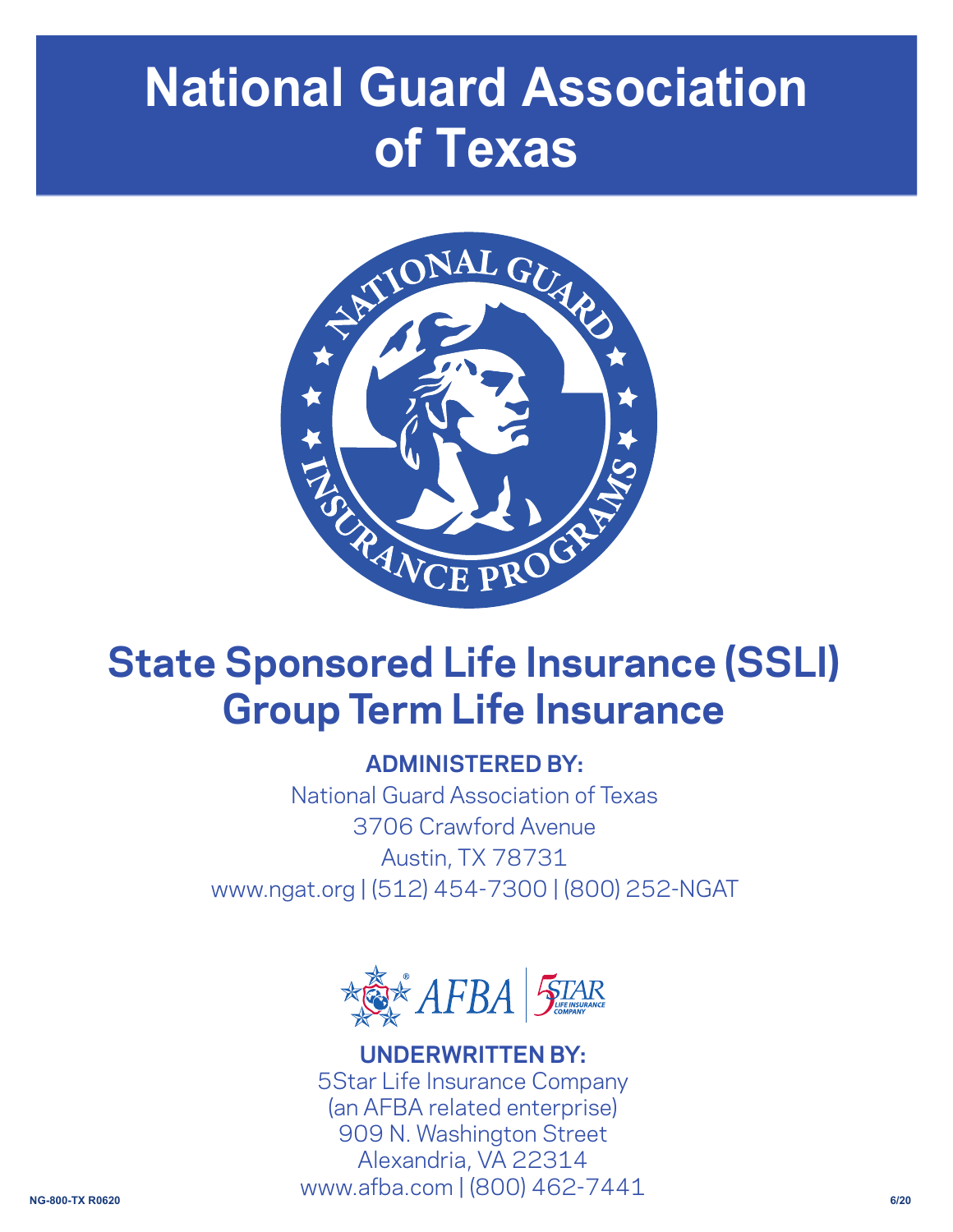## *NOW AVAILABLE UP TO \$50,000*

## **BASIC MEMBER DEATH BENEFIT: \$1,000 NON-CONTRIBUTORY provided to you by the National Guard Association of Texas.**

#### **OPTIONAL COVERAGE funded through life insurance underwritten by 5Star Life Insurance Company: \$10,000-\$50,000**

## INDIVIDUAL CERTIFICATES

Each member enrolled will receive a certificate giving a complete statement of the benefits as outlined.

## MONTHLY CONTRIBUTIONS (Guard Member)

| <b>COVERAGE</b> | <b>CONTRIBUTION</b> |
|-----------------|---------------------|
| \$10,000        | \$3.66              |
| \$15,000        | \$5.33              |
| \$20,000        | \$7.00              |
| \$30,000        | \$10.34             |
| \$40,000        | \$13.67             |
| \$50,000        | \$17.00             |

## COVERAGE FOR DEPENDENTS

## **Children**

| Birth to 6 months    | \$1,000\$2,000   |
|----------------------|------------------|
| 6 months to 2 years  | \$2,000 \$4,000  |
| 2 years to 3 years   | \$4,000\$8,000   |
| 3 years to 21 years* | \$5,000 \$10,000 |

\*Remains in effect to age 25 if Dependent is Full-Time Student

**Spouse** \$5,000.........\$10,000

## DEPENDENT COVERAGE (Includes Spouse)

Cannot exceed 50% of Member's coverage

| <b>COVERAGE</b> | <b>CONTRIBUTION</b> |
|-----------------|---------------------|
| \$5.000         | \$3.33              |
| \$10,000        | \$666               |

## SPOUSE COVERAGE

#### Cannot exceed Member's coverage

| <b>COVERAGE</b> | <b>CONTRIBUTION</b> |
|-----------------|---------------------|
| \$5,000         | \$2.00              |
| \$10,000        | \$3.66              |
| \$15,000        | \$5.33              |
| \$20,000        | \$7.00              |
| \$25,000        | \$8.67              |

## **BENEFITS**

- \$1,000, \$10,000, \$15,000, \$20,000, \$30,000, \$40,000 or \$50,000
- Benefit payable in event of death from any cause (subject to contestability)
- Coverage is twenty-four hours a day, 365 days a year
- No War Clause
- No Aviation Exclusion
- No Hazardous Duty or Civilian Occupation Restriction
- Full Conversion privilege upon termination regardless of health (see Conversion Privilege section below)

#### **BENEFICIARY**

Benefits will be paid to the member's named beneficiary in a lump-sum payment. If no beneficiary is living at the time of death of the insured member, the amount shall be paid to the duly qualified executors or administrators of the member's estate.

#### **TERMINATION**

Optional Coverage will terminate the date the policy or section of the policy under which coverage is offered ends, or the last day of the month for which contributions have been paid (subject to the Grace Period).

Optional Coverage may be continued after leaving the National Guard until age 65.

The benefit(s) elected will remain level until age 60. When the Insured attains age 60 (Guard Member, Spouse or Dependent), the benefits will be reduced by 50% and the contribution will remain the same. All optional coverages expire on the last day of the month in which the member attains age 65.

#### CONVERSION PRIVILEGE

If elected benefit ceases because of termination of membership in the classes eligible for coverage under this program or separation from the National Guard, coverage may be converted to an individual policy within 31 days. See your certificate for details and requirements.



Member death benefits provided by AFBA are underwritten by 5Star Life Insurance Company (a Lincoln, Nebraska company), with an administrative office at: 909 N. Washington Street, Alexandria, VA 22314.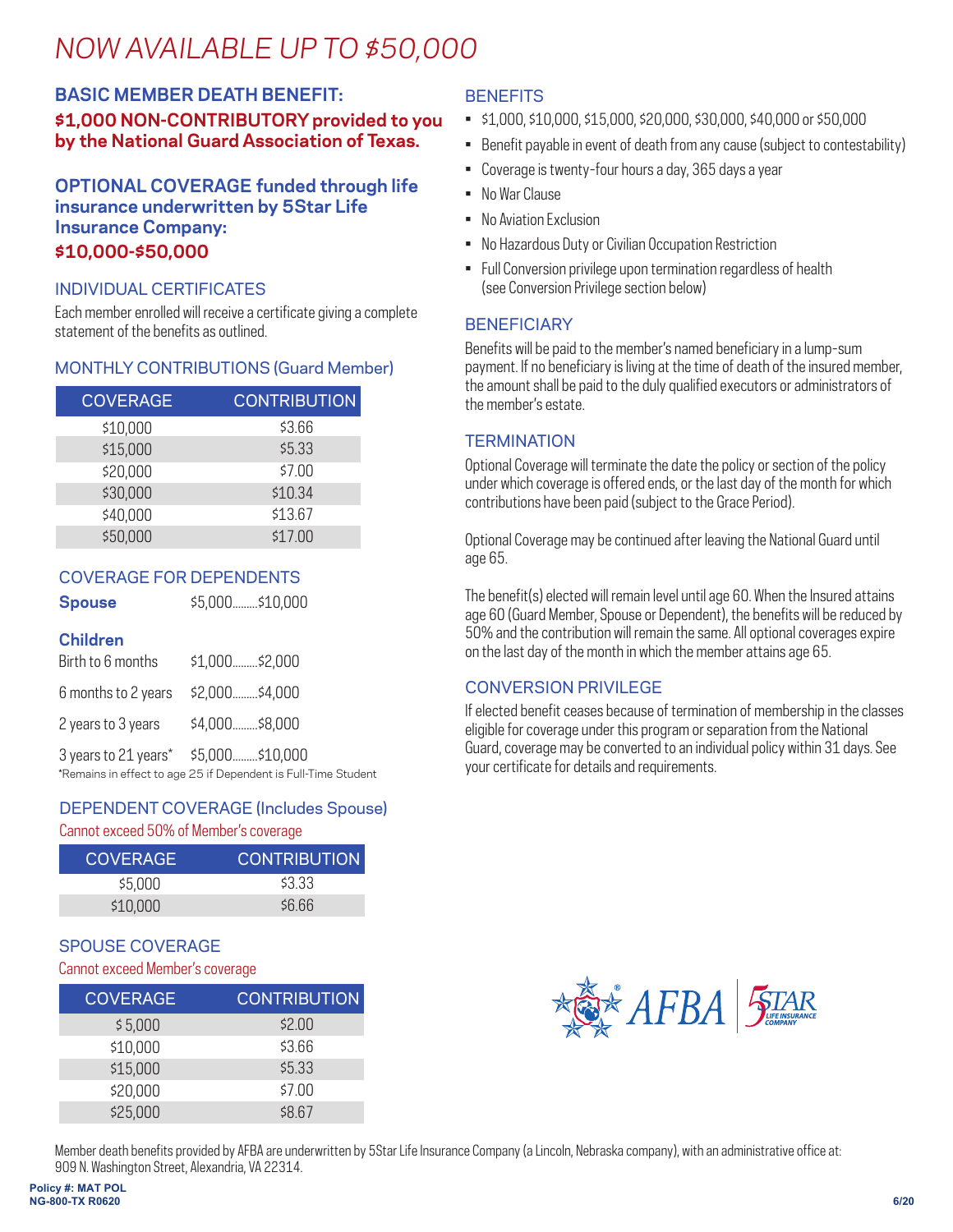| Office Use Only:               |  |  |
|--------------------------------|--|--|
| <b>Cert Number</b>             |  |  |
| <b>Coverage Effective Date</b> |  |  |
| Enroller ID                    |  |  |

**National Guard Association of Texas (NGAT)**

**State Sponsored Life Insurance (SSLI)**

**Survivor Benefit Enrollment Form**

**Offered through AFBA Multi-Association Group Insurance Alliance Trust Underwritten by 5Star Life Insurance Company**

#### **Association Information**

#### **Association Name** \_\_\_\_\_\_\_\_\_\_\_\_\_\_\_\_\_\_\_\_\_\_\_\_\_\_\_\_\_\_\_\_\_\_\_\_\_\_\_\_\_\_\_\_\_\_\_\_\_\_\_\_\_\_\_\_\_\_\_\_\_\_\_\_\_\_\_\_\_\_\_\_\_\_\_\_\_\_\_\_\_\_\_\_\_\_\_\_\_\_\_\_\_\_\_\_\_\_\_\_ **National Guard Association of Texas (NGAT)**

|                                                                                                                                                                                                                                                                                                                                                                                                                                                                                                                                  | <b>National Guard Member Information</b>                                                                              |                                                                                                                                                                                                                                                                                                                                                                              |                              |
|----------------------------------------------------------------------------------------------------------------------------------------------------------------------------------------------------------------------------------------------------------------------------------------------------------------------------------------------------------------------------------------------------------------------------------------------------------------------------------------------------------------------------------|-----------------------------------------------------------------------------------------------------------------------|------------------------------------------------------------------------------------------------------------------------------------------------------------------------------------------------------------------------------------------------------------------------------------------------------------------------------------------------------------------------------|------------------------------|
|                                                                                                                                                                                                                                                                                                                                                                                                                                                                                                                                  |                                                                                                                       | <b>Social Security</b>                                                                                                                                                                                                                                                                                                                                                       | Number (SSN)                 |
| Date of Birth (DOB) _________________<br>Height ____ft ____in<br>Mo/Day/Year                                                                                                                                                                                                                                                                                                                                                                                                                                                     | Weight<br>lbs                                                                                                         |                                                                                                                                                                                                                                                                                                                                                                              |                              |
| □ Male □ Female<br>□ Married □ Not-Married                                                                                                                                                                                                                                                                                                                                                                                                                                                                                       |                                                                                                                       | Duty Status □ AGR (Active Guard Reserve) □ Traditional                                                                                                                                                                                                                                                                                                                       |                              |
|                                                                                                                                                                                                                                                                                                                                                                                                                                                                                                                                  |                                                                                                                       |                                                                                                                                                                                                                                                                                                                                                                              |                              |
| City, State, Zip $\frac{1}{\sqrt{1+\frac{1}{n}}$                                                                                                                                                                                                                                                                                                                                                                                                                                                                                 |                                                                                                                       |                                                                                                                                                                                                                                                                                                                                                                              |                              |
|                                                                                                                                                                                                                                                                                                                                                                                                                                                                                                                                  | Zip                                                                                                                   |                                                                                                                                                                                                                                                                                                                                                                              |                              |
|                                                                                                                                                                                                                                                                                                                                                                                                                                                                                                                                  |                                                                                                                       |                                                                                                                                                                                                                                                                                                                                                                              |                              |
| As applicant, I designate beneficiary(ies) to receive benefits as indicated below. If designating multiple beneficiaries, total percentages designated must<br>equal 100%.                                                                                                                                                                                                                                                                                                                                                       |                                                                                                                       |                                                                                                                                                                                                                                                                                                                                                                              |                              |
| Beneficiary<br>First Name<br>First Name<br>First Name<br>Last Name<br>Last Name                                                                                                                                                                                                                                                                                                                                                                                                                                                  | SSN                                                                                                                   | Relationship                                                                                                                                                                                                                                                                                                                                                                 | %<br><b>DOB</b>              |
| <b>Last Name</b>                                                                                                                                                                                                                                                                                                                                                                                                                                                                                                                 | SSN                                                                                                                   | Relationship                                                                                                                                                                                                                                                                                                                                                                 | $\%$<br><b>DOB</b>           |
| Dependent Information - Complete if applying for Spouse or Dependent Coverage                                                                                                                                                                                                                                                                                                                                                                                                                                                    |                                                                                                                       |                                                                                                                                                                                                                                                                                                                                                                              |                              |
|                                                                                                                                                                                                                                                                                                                                                                                                                                                                                                                                  |                                                                                                                       | $SSN$                                                                                                                                                                                                                                                                                                                                                                        | $\Box$ Male $\Box$ Female    |
| Height______ft_____ in<br>$\text{DOB} \begin{tabular}{c} \multicolumn{2}{c} {\text{1}} \\ \multicolumn{2}{c} {\text{1}} \\ \multicolumn{2}{c} {\text{1}} \\ \multicolumn{2}{c} {\text{1}} \\ \multicolumn{2}{c} {\text{1}} \\ \multicolumn{2}{c} {\text{1}} \\ \multicolumn{2}{c} {\text{1}} \\ \multicolumn{2}{c} {\text{1}} \\ \multicolumn{2}{c} {\text{1}} \\ \multicolumn{2}{c} {\text{1}} \\ \multicolumn{2}{c} {\text{1}} \\ \multicolumn{2}{c} {\text{1}} \\ \multicolumn{2}{c} {\text{1}} \\ \multicolumn{2}{c} {\text$ | Weight lbs                                                                                                            |                                                                                                                                                                                                                                                                                                                                                                              |                              |
|                                                                                                                                                                                                                                                                                                                                                                                                                                                                                                                                  |                                                                                                                       |                                                                                                                                                                                                                                                                                                                                                                              |                              |
| Number of Children ________________(All children under age 21, or 25 if a full-time student.)                                                                                                                                                                                                                                                                                                                                                                                                                                    |                                                                                                                       |                                                                                                                                                                                                                                                                                                                                                                              |                              |
|                                                                                                                                                                                                                                                                                                                                                                                                                                                                                                                                  |                                                                                                                       | $\begin{picture}(150,10) \put(0,0){\dashbox{00B}} \put(150,0){\dashbox{00}} \put(150,0){\dashbox{00}} \put(150,0){\dashbox{00}} \put(150,0){\dashbox{00}} \put(150,0){\dashbox{00}} \put(150,0){\dashbox{00}} \put(150,0){\dashbox{00}} \put(150,0){\dashbox{00}} \put(150,0){\dashbox{00}} \put(150,0){\dashbox{00}} \put(150,0){\dashbox{00}} \put(150,0){\dashbox{00}} \$ | $\Box$ Male $\Box$ Female    |
|                                                                                                                                                                                                                                                                                                                                                                                                                                                                                                                                  |                                                                                                                       | DOB <b>DOB</b>                                                                                                                                                                                                                                                                                                                                                               | $\Box$ Male $\Box$ Female    |
|                                                                                                                                                                                                                                                                                                                                                                                                                                                                                                                                  |                                                                                                                       | DOB <b>DOB</b>                                                                                                                                                                                                                                                                                                                                                               | $\Box$ Male $\Box$ Female    |
| Child 4 Name (last, first, middle)                                                                                                                                                                                                                                                                                                                                                                                                                                                                                               |                                                                                                                       | DOB                                                                                                                                                                                                                                                                                                                                                                          | $\Box$ Male<br>$\Box$ Female |
|                                                                                                                                                                                                                                                                                                                                                                                                                                                                                                                                  | <b>Coverage</b>                                                                                                       |                                                                                                                                                                                                                                                                                                                                                                              |                              |
| This application is requested for:<br>□ New Enrollment                                                                                                                                                                                                                                                                                                                                                                                                                                                                           | $\Box$ Change                                                                                                         |                                                                                                                                                                                                                                                                                                                                                                              |                              |
| <b>National Guard Member Coverage (monthly contributions)</b>                                                                                                                                                                                                                                                                                                                                                                                                                                                                    | <b>Spouse</b>                                                                                                         | Dependent(s)                                                                                                                                                                                                                                                                                                                                                                 |                              |
| $\square$ \$50,000<br>(\$17.00)<br>$\square$ \$10,000<br>(\$3.66)<br>$\Box$ \$15,000<br>(\$5.33)<br>$\square$ \$20,000<br>(\$7.00)<br>$\square$ \$30,000<br>(\$10.34)<br>$\square$ \$40,000<br>(\$13.67)                                                                                                                                                                                                                                                                                                                         | $\square$ \$5,000<br>$\square$ \$10,000<br>$\square$ \$15,000<br>$\square$ \$20,000<br>$\square$ \$25,000<br>(\$8.67) | (\$2.00)<br>$\square$ \$5,000<br>(\$3.66)<br>$\square$ \$10,000<br>(\$5.33)<br>(\$7.00)                                                                                                                                                                                                                                                                                      | (\$3.33)<br>(\$6.66)         |

**Continued on back.**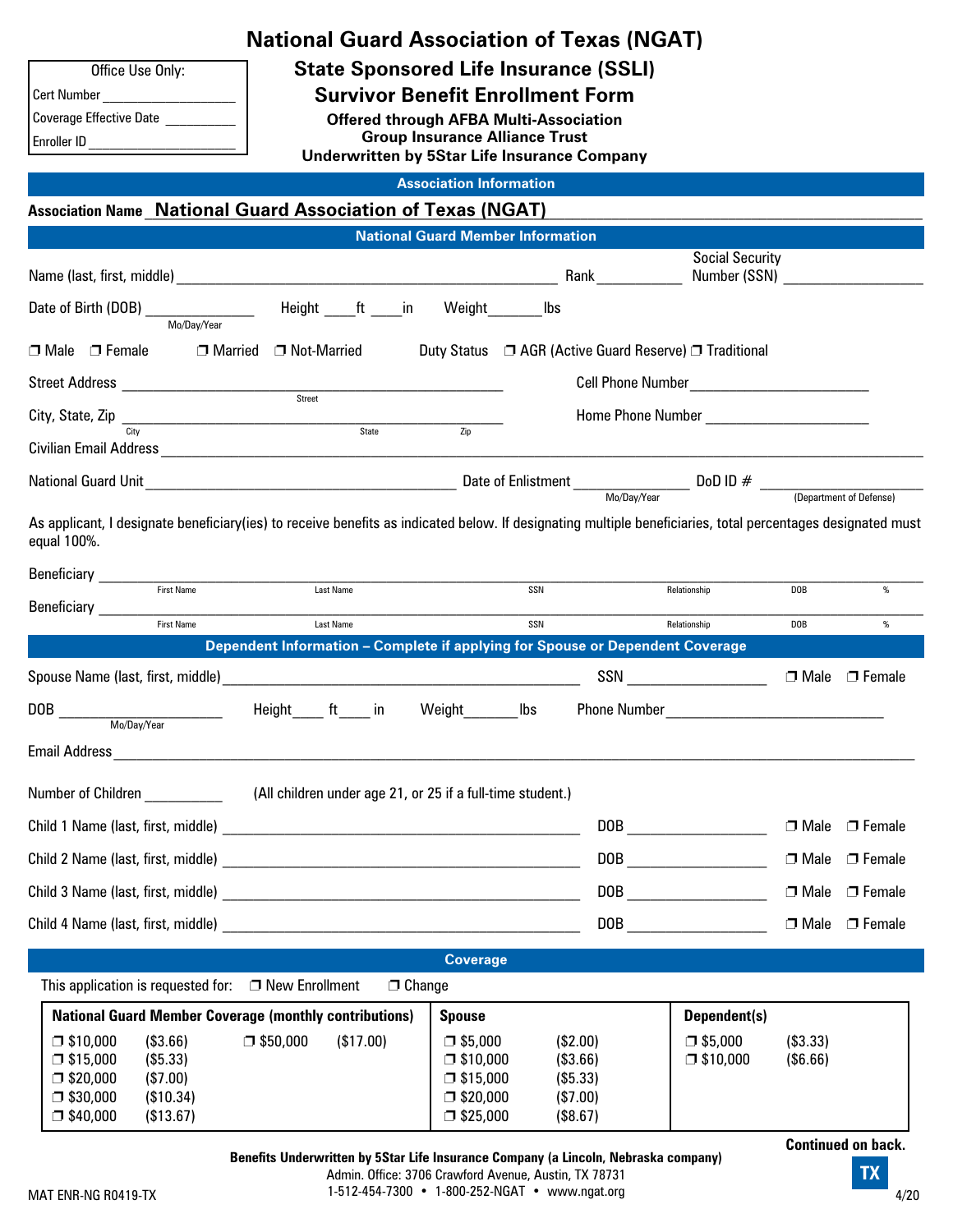$\Box$  \$1,000 member benefit with no contribution required. Benefit paid by state Guard Association.

#### **Statement of Health**

| Answer each question TO THE BEST OF YOUR KNOWLEDGE AND BELIEF. Circle the specific condition and give full details to any "yes"<br>answers on a separate $8\frac{1}{2} \times 11$ piece of paper (include name, DOB, and question # the answer refers to).                                                                                                                                  |        |              |  |
|---------------------------------------------------------------------------------------------------------------------------------------------------------------------------------------------------------------------------------------------------------------------------------------------------------------------------------------------------------------------------------------------|--------|--------------|--|
| I. In the past 10 years, has any Applicant:                                                                                                                                                                                                                                                                                                                                                 | Member | Spouse       |  |
|                                                                                                                                                                                                                                                                                                                                                                                             | Yes No | Yes No       |  |
|                                                                                                                                                                                                                                                                                                                                                                                             |        | $\Box$<br>□□ |  |
| B. Been diagnosed, advised, or treated by a physician or health advisor for the listed conditions: Heart attack, coronary artery<br>disease, or any heart disorder, stroke, high blood pressure, blood or circulatory disorder, diabetes, cancer, tumor, chronic<br>obstructive pulmonary disease (COPD) or any lung or respiratory disorder, liver disorder, alcohol or drug abuse, kidney |        | П            |  |
| II. In the past 5 years, has any Applicant been admitted or confined to any hospital or medical treatment facility or consulted a<br>physician or health advisor for any disease not listed above, or been advised to have any surgical operation or diagnostic                                                                                                                             |        |              |  |
| III. Has any Applicant ever been diagnosed or treated by a physician or tested positive for Human Immunodeficiency Virus (HIV),                                                                                                                                                                                                                                                             |        |              |  |
| IV. For each Applicant list any prescribed medication taken regularly or frequently:                                                                                                                                                                                                                                                                                                        |        |              |  |

#### **Conditions Relating to This Enrollment Form**

**Eligibility:** I am eligible to apply for this benefit as a National Guard Member per the Master Group Policy.

**Agreement: I, as National Guard Member, have the appropriate knowledge to answer the health questions for my spouse.** I represent that all statements and answers in this enrollment form are complete, true and correctly recorded **TO THE BEST OF MY KNOWLEDGE AND BELIEF**. I agree that: 1) upon approval of this enrollment form by 5Star Life Insurance Company (5Star Life), it and the Certificate of insurance coverage issued to fund my benefit will describe the benefits and terms of coverage provided under the Master Group policy; and 2) if within 180 days of receipt of all required documentation this enrollment form is not approved, it will become void and any contributions paid will be refunded; I will be so notified.

**Authorization:** I authorize any health plan, physician, health care professional, hospital, clinic, laboratory, pharmacy, medical facility, pharmacy benefit manager, or other health care provider that has provided payment, treatment or services to me or on my behalf to disclose my entire medical record and any other protected health information concerning me to 5Star Life Insurance Company, (5Star Life), and its employees, reinsurers and representatives. This includes information on the diagnosis or treatment of Human Immunodeficiency Virus (HIV) infection and sexually transmitted diseases. This also includes information on the diagnosis and treatment of mental illness and the use of alcohol, drugs and tobacco.

I also authorize any medical practitioner, insurance company, Department of Motor Vehicles, employer or MIB, Inc. to give all medical or nonmedical information about me including alcohol or drug abuse, driving violations, association with criminal activity, possible over-insurance, foreign residency or travel, aviation activity, hazardous occupational or sports activity, to 5Star Life and its reinsurers. I authorize all said sources, except MIB, Inc. to give such information to any agency employed by 5Star Life to collect and transmit such information. I authorize 5Star Life, or its reinsurers, to make a brief report of my personal health information to MIB, Inc. This information is to be disclosed under this Authorization so 5Star Life may: 1) underwrite my application for coverage, make eligibility, risk rating, policy issuance and enrollment determinations; 2) obtain reinsurance; 3) administer claims and determine or fulfill responsibility for coverage and provision of benefits; and 4) administer coverage I have or have applied for with 5Star Life.

I understand in determining eligibility for insurance or benefits, this information may be made available to underwriting, claims, medical and support staff of 5Star Life. If I do not revoke this authorization, to determine my insurability it will be valid for 24 months from the date I sign it. For claims purposes, this authorization is valid for the duration of a claim. A copy of this Authorization is as valid as the original. I understand my authorized representative or I am entitled to receive a copy of this Authorization. I understand that I have the right to revoke this Authorization in writing, at any time, by sending a written request for revocation to 5Star Life. I understand that a revocation does not apply to any action that was taken in reliance on this Authorization or to 5Star Life's legal right to contest a claim under an insurance policy or to contest the policy itself. I understand that there is a possibility of re-disclosure of any information disclosed pursuant to this authorization and that information, once disclosed, may no longer be protected by federal rules governing privacy and confidentiality. I understand that if I refuse to sign this Authorization to release my complete medical record, 5Star Life may not be able to process my application or issue coverage.

| $\mathbb{Z}$ | Member's<br>Signature   | Date |
|--------------|-------------------------|------|
| Sign<br>Here | Signed at (City, State) |      |

**NOTE:** Any person who knowingly and with intent to injure, defraud, or deceive any insurer files a statement of claim or an application/enrollment form containing any false, incomplete, or misleading information may be guilty of a crime and may be subject to fines and confinement in prison.

**TX**